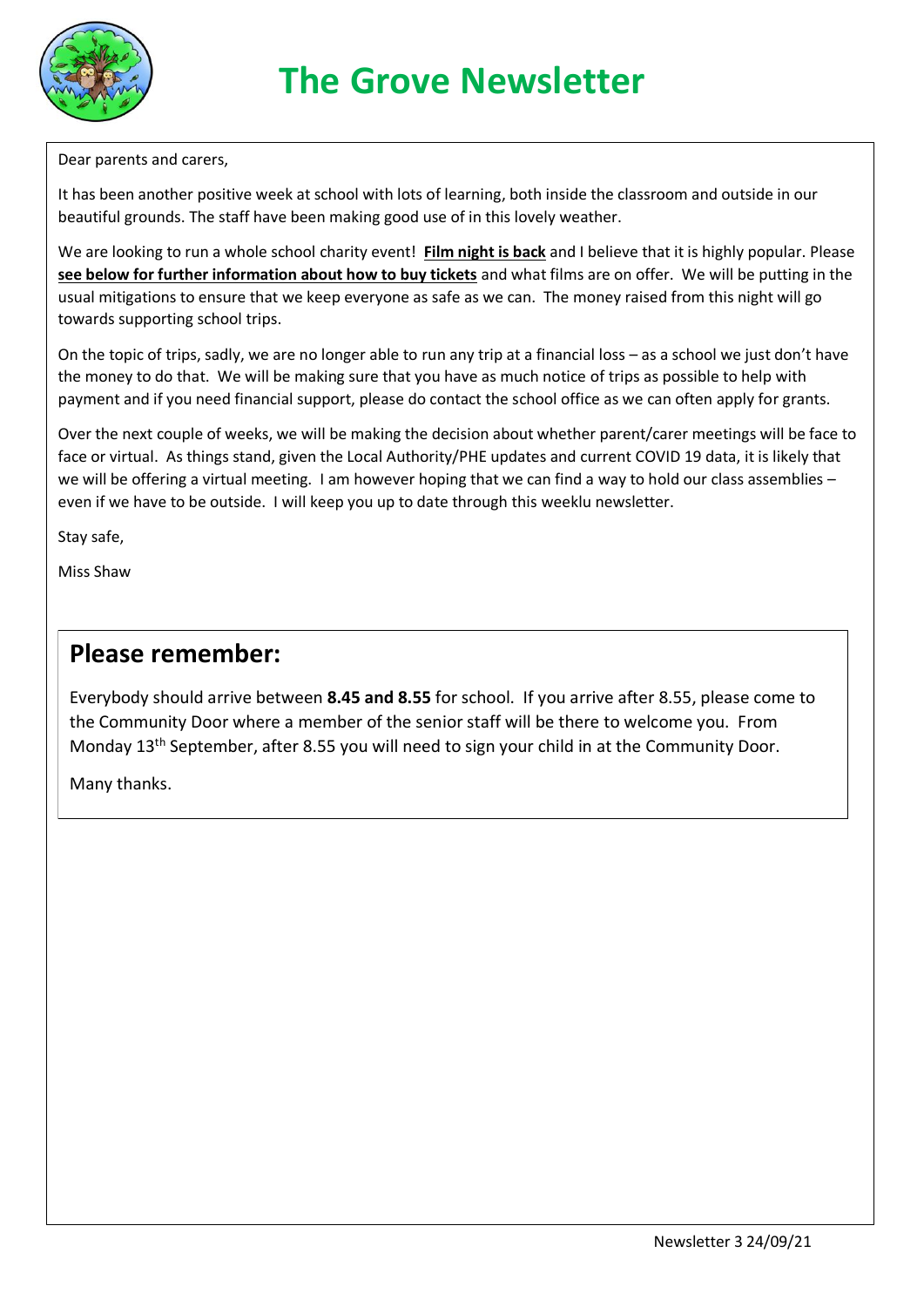## **The Grove Newsletter**





### **FILM NIGHT!**

**Thursday 14th October** sees the return of the ever-popular *Film Night*, to raise money for school trips. As part of their fundraising efforts, Year 6 have decided to hold a film night for all children in the school. They have chosen to screen six films. The chosen films are:

| <b>Film</b>             | <b>Classification</b> | <b>Approx running time</b> |
|-------------------------|-----------------------|----------------------------|
| The Secret Life of Pets |                       | 1hr 27 mins                |
| Happy Feet              |                       | 1hr 48 mins                |
| The Flintstones         |                       | 1hr 31 mins                |
| Turbo                   |                       | 1hr 36 mins                |
| Inside Out              |                       | 1hr 42 mins                |
| Zootropolis             | PG                    | 1hr 48 mins                |

If your child would like to attend our film night, tickets will be sold

**outside on the field from 3.15 – 3.30pm on** 

**Monday 27th, Tuesday 28th, Wednesday 29th September 2021 .**

Tickets will cost **£2** each; this price includes popcorn and juice. *Please bring the correct money as change will not be availiable.* The films will start straight after school and all films will be finished by **5.30pm.** Please collect your child promptly from the school field where the children will be waiting for you.

#### **Tickets will be sold strictly on a first come, first served basis.**

We look forward to seeing you there!

The Children of Year 6